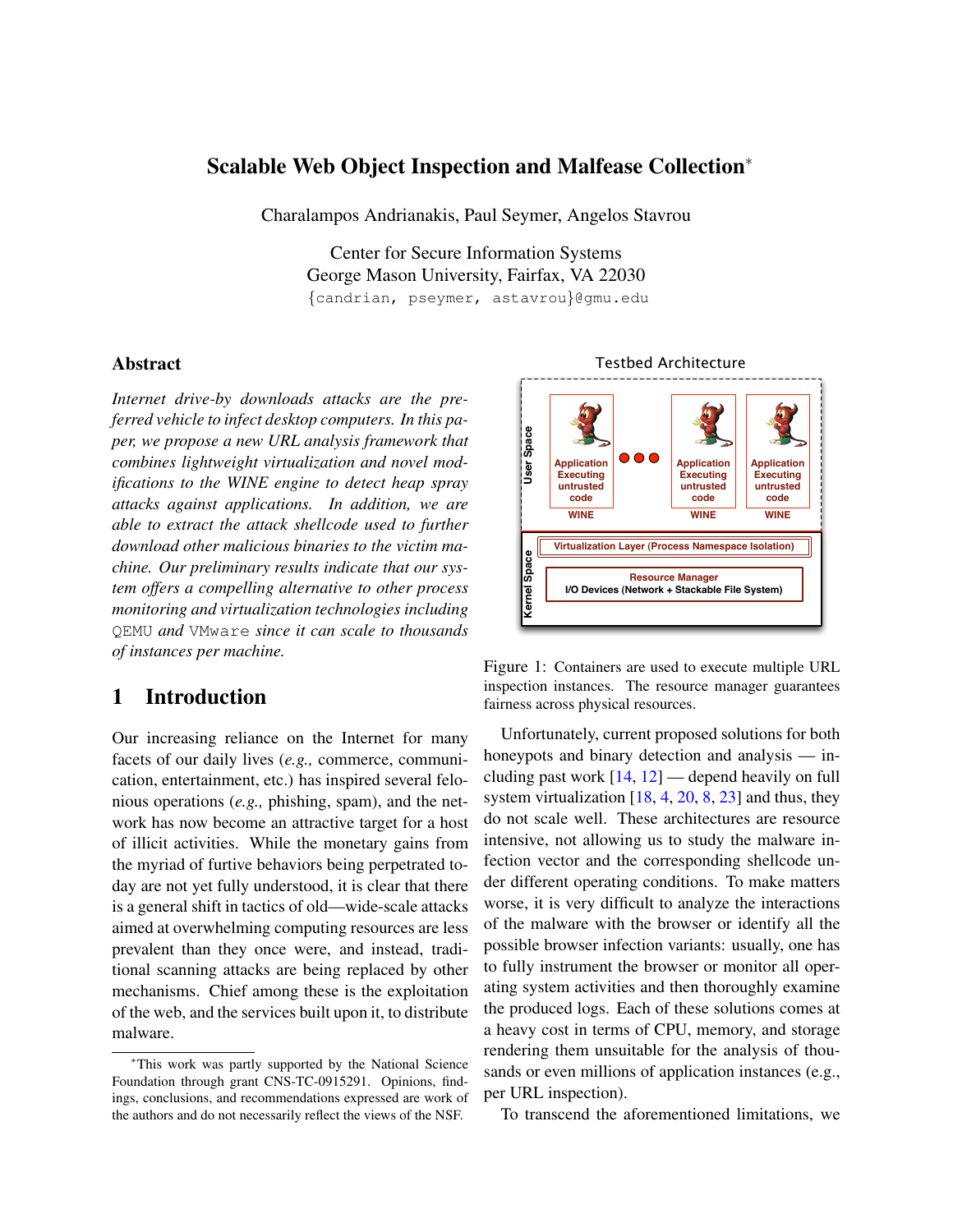build a scalable host architecture that harnesses the multi-processor and multi-core capabilities of current commodity machines. Specifically, we envision using a lightweight kernel-level process containment system combined with  $Wine [1]$  $Wine [1]$ —a Windows API environment on top of X, OpenGL, and Unix—to track malware interactions with the OS (see Figure [1\)](#page-0-0). This contrasts with the use of other process monitoring and virtualization technologies (including QEMU and VMware) in that it does not impose excessive overhead, while at the same time, provides a robust application driven tracking system that can scale to thousands of instances per machine as shown by our preliminary experimental evaluation in Section [4.](#page-3-0)

# 2 Related Work

Over the past several years, virtual machines have routinely been used as honeypots for detecting attacks (e.g.,  $[2, 9, 10, 22]$  $[2, 9, 10, 22]$  $[2, 9, 10, 22]$  $[2, 9, 10, 22]$  $[2, 9, 10, 22]$  $[2, 9, 10, 22]$  $[2, 9, 10, 22]$ ). Although honeypots have traditionally been used mostly for detecting attacks against servers, the same principles also apply to client honeypots. For example, Moshchuk *et al.* used client-side techniques to study spyware on the web [\[10\]](#page-5-10). Their primary focus was not on detecting driveby downloads, but in finding links to executables labeled spyware by an adware scanner. More germane is the work of Provos *et al.* [\[13,](#page-5-12) [11\]](#page-5-13) and Seifert *et al.* [\[16\]](#page-5-14) which raised awareness of the threat posed by drive-by downloads. These works were focused on explaining how different web page components are used to exploit web browsers, and merely provide a high-level overview of the different exploitation techniques in use today. The focus in this project is to a much more scalable and thus comprehensive analysis of the different aspects of the problem posed by web-based malware. This includes analysis of its exploit vectors, malware analysis, and shellcode collection.

Furthermore, there has also been plethora of work on heap-spray exploit detection and mitigation [\[15,](#page-5-15) [7,](#page-5-16) [6\]](#page-5-17). However, all this related work focus on techniques to detect the operating system level. Additionally, some work that tries to detect drive-by-download attacks [\[5\]](#page-5-18) uses anomaly detection with emulation to automatically identify malicious JavaScript code.



<span id="page-1-0"></span>Figure 2: Framework Architecture

# 3 Framework Architecture

Our primary goal is to identify malicious web sites that exploit web browsers by using heap spray [\[17\]](#page-5-19) techniques. To accomplish this, we have built an active honeynet that can instantiate in parallel a large number of un-patched Microsoft Internet Explorer (IE) instances. We are using container-based operating system virtualization [\[19\]](#page-5-20) and WINE [\[1\]](#page-5-7) to execute each application instance in an isolated environment. In our architecture, we use IE as a proofof-concept. We do so because IE is currently the most widely used browser and as a result the primary target for attackers. In future work, we plan to use other browsers including Mozilla Firefox and Opera among others. The overall framework design has similar design characteristics with previous research [\[21,](#page-5-21) [12\]](#page-5-1) on website analysis. However, we developed improvements that enable us to scale to a larger number of instances using the same set of resources. In the following paragraphs, we discuss the details of the system internals including our novel heap spray exploit detection framework inside WINE see Figures [1](#page-0-0) and [2.](#page-1-0)

### 3.1 Virtual Environment Setup

For malware web object detection, we create instances of Virtual Environments (VEs). Each of these VEs have a minimal and stripped version of Debian Linux 5.0 installed. This Debian VE contains the necessary packages to have a functional WINE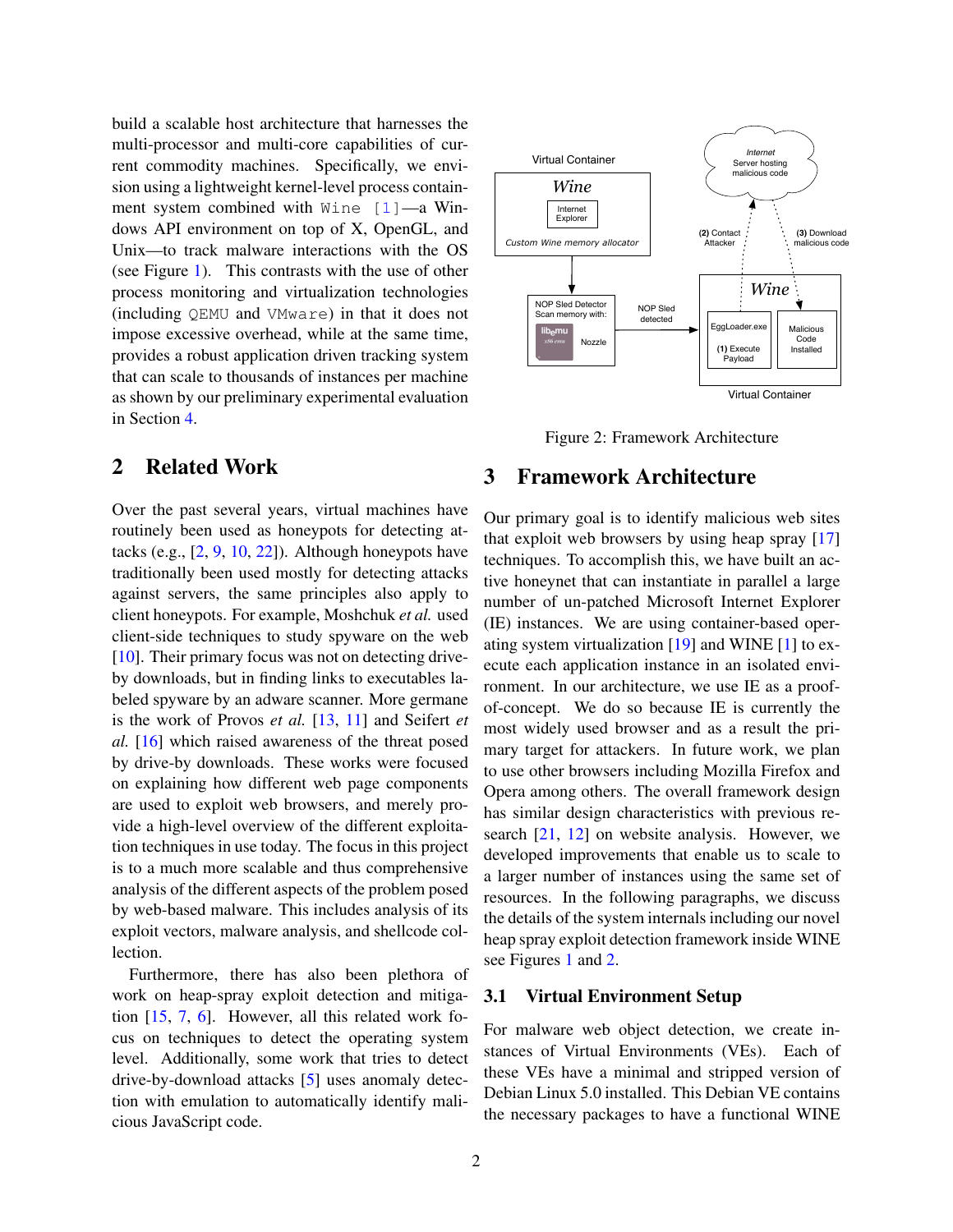installation. One issue that cropped up was related to the graphical display interface. Any windows application binary that requires a graphical user interface needs to connect to an X server to display its graphics output. Of course, adding an X server (X.org or XFree86) installation on each VE instance would increase the VM memory and storage footprint and thus the overhead of our system. To address that, we relied on a feature of the X implementation: the capability to redirect running applications to display their output on a remote X server. Therefore, we installed an X server on a separate VE acting as graphical output aggregation point for all other VEs. This X feature helped us conserve state reducing the entire image to approximately 300MB of disk storage. In addition, while a VE instance is idle, the only program being executed is init and sysklogd. This reduces the idle memory usage to less than 3MB per container. Once the basic VE is set up and running we installed an un-patched version of Internet Explorer and took a snapshot of the VE (a procedure also known as CheckPointing). After visiting each URL, we used that snapshot to revert the VE to a known clean state.

### 3.2 Retrieving the URLs

To process a given web object, the system executes IE using Wine and instructs it to visit the object's URL. For each URL we visit, we pause until the content is fully downloaded. To prevent attackers from evading our system using a timer, we wait for the entire process for at least 10 seconds after all communications have been completed. At the same time, we monitor every request for memory allocation through Wine. This way we can terminate early if we detect the attack vector. Our empirical results indicate that 10 seconds is an adequate time to retrieve a URL and prevent timing evasion attacks. Moreover, we are not attempting to analyze any malware binaries, only detect attacks to the browser's heap. As a future direction, we plan to explore if longer waiting times (few minutes) have any effect on the detection accuracy.

Our aim is to scalably identify attacks against the browsers that use heap spray techniques. Heap spray attacks allocate thousands of blocks of memory in order to increase their chance of success when they divert the browser execution to an address in the heap. Each allocated memory block is several hundred kilobytes in size. To ferret-out heap spray attacks, we have developed a novel custom memory allocator that detects heap spraying and extracts the offending payload (shellcode) from the heap. An indepth analysis of our memory allocator will be provided in Section [3.3.](#page-2-0) Once the attack is detected, Internet Explorer is terminated and the suspicious memory blocks are saved into a file on the host operating system. The host system then copies that file to a secure location for further inspection and uses the snapshot to restore the VE to a clean state. The VE is now ready to inspect the next available URL.

### <span id="page-2-0"></span>3.3 Customized Memory Allocator

Detecting heap spray attacks in windows has been proposed before. However, all previous approaches were using a full windows stack and relied on instrumentation of all heap calls and memory allocations. To avoid excessive processing time and effectively detect heap spray attacks, we have developed a custom memory allocator for Wine. When a request for a large memory block is received, the allocator places the address of that memory block in a linked list. The contents of that address are not inspected at that time because the memory returned by these functions is uninitialized. We have to wait until the memory is initialized to scan the contents. When the next memory request is received, all memory blocks that are already in the linked list are inspected. Our NOP sled detection engine searches that block of memory for NOP sleds. There has been a plethora of research on NOP sled detection [\[15\]](#page-5-15), libemu [\[3\]](#page-5-22). We leverage all these techniques to determine whether that block of memory contains a NOP sled or not. The memory blocks are scanned every time a new address is appended to the linked list. Moreover, when a block is freed, it is removed from the list and not scanned again. If a NOP sled is detected, the block of memory is considered malicious and is stored in a file. When IE is stopped, the host system transfers all these files to a secure location for further analysis.

## 3.4 Payload Execution

The browser visits a malicious website that hosts a web browser exploit. The exploit usually employs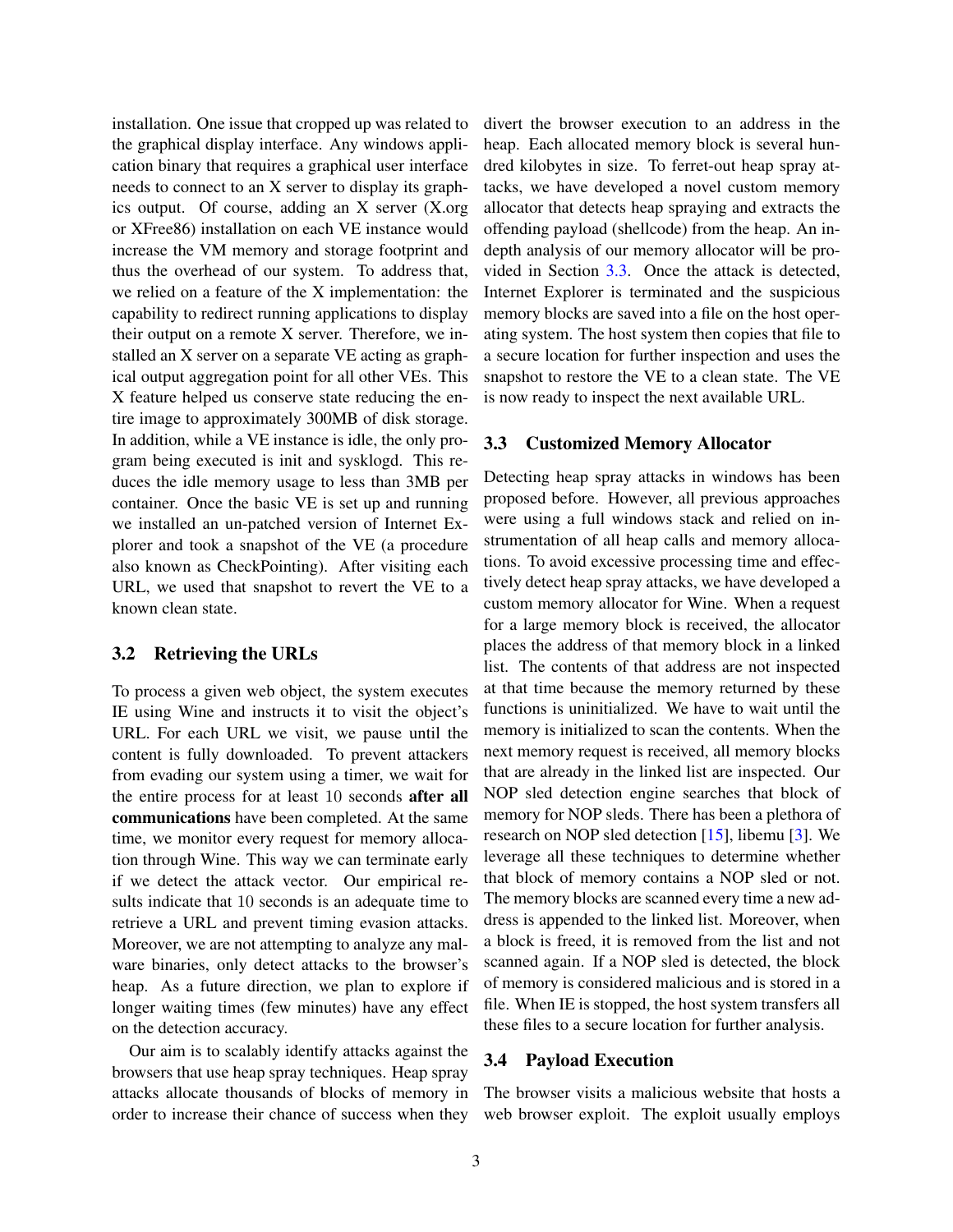JavaScript to construct the payload and copy it in large chunks of memory (heap spray). Once the vulnerability is exploited, the execution flow control jumps to the nop sled and as a consequence, the shellcode gets executed. Upon gaining control of the system, the shellcode attempts to retrieve other malfease in the form of binaries. To avoid detection, shellcode is usually small, retaining only the necessary functionality to exploit the system using a browser vulnerability. To complete the take over of the system, shellcode usually attempts to reach back and download more binaries that will give complete access to the machine. The payload execution component emulates the part that follows the execution of the shellcode.

When a suspicious memory block is detected it is saved to a temporary location that is accessible only from the host operating system (the VEs don't have access to that location). Usually, this block of memory contains a NOP sled and a shellcode that the attacker was planning to execute at the exploited machine. Since our system successfully blocked the attack and extracted the malicious payload, we can now let the attack continue in a controlled and monitored environment. Our goal is to collect zero day malware binaries by letting the attacker think that he has gained total control of the machine.

To accomplish our goals, we place the malicious payload into a clean VE where we have also installed a 32 bit windows executable, the payload loader. The loader is responsible for reading the malicious data and executing it. Basically, we try to simulate the part of the attack where the exploit gains control of the program execution flow and tries to run the attacker injected shellcode. Before launching the payload loader, we setup a series of sensors that monitor all the activity on the VE and record it in files. The sensors are installed outside the VE, so that the malicious code wont be able to deactivate or bypass them.

Furthermore, we are interested in monitoring all network packets exchanged by this VE. It is very common for attackers to deploy a connect-back shellcode that contacts the command and control server or the malware distribution site and downloads instructions to execute or binaries to install. We want to be able to extract all this information from the communication channel. Moreover, we monitor the Wine virtual filesystem for any changes i.e. newly created files, modified files and folders and also the virtual windows registry (that Wine has built-in) for newly created keys.

Once the sensors are in place, we instruct Wine to execute the payload loader and run the suspicious memory block for about 2 minutes. Previous work [\[12,](#page-5-1) [21\]](#page-5-21) has shown that 2 minutes is an adequate amount of time for a malware to take over a system. During that time, the shellcode contacts the malware distribution server and downloads a Trojan downloader. This last piece of code is responsible for downloading more binaries and installing them to the machine. The downloaded binaries are often key-loggers, back-doors or spam agents that try to use the machine or steal information. We allow all the downloaded software to silently execute and take complete control of the system, while we collect every useful bit of information from our logs. After the two minutes period has elapsed, the VE is shutdown and reverted to a known clean state. The VE is ready to be used for another payload execution.

## <span id="page-3-0"></span>4 Experimental Evaluation

To conduct our experiments we used two servers with the same hardware specifications. Specifically, the server models were DELL PowerEdge R710 with quad core intel x64 3.2Ghz CPU, 72GB of RAM memory and Seagate Baracuda 3.3TB for disk storage. In terms of software, we installed the 64 bit version of CentOS 5.3 on both servers. On top of that we deployed OpenVZ on one server and VMware Server 2.02 and QEMU 0.9.0-4 on the other. Note that neither was run concurrently during the experiments. For the OpenVZ server we installed the 32 bit version of Debian 5.0 on each container. We removed unnecessary software like sendmail, apache and mysql and created a minimal environment. On each virtual container we deployed our custom version of Wine 1.1.41 and then used winetricks to install Internet Explorer 6.0 with Service Pack 1. On the QEMU and VMWare Server, we created virtual machines with Windows XP 32-bit SP3 and Internet Explorer 6.0.

### 4.1 Experimental Results

In our first experiments, we measured the effectiveness of our heap-spray detection mechanism by ac-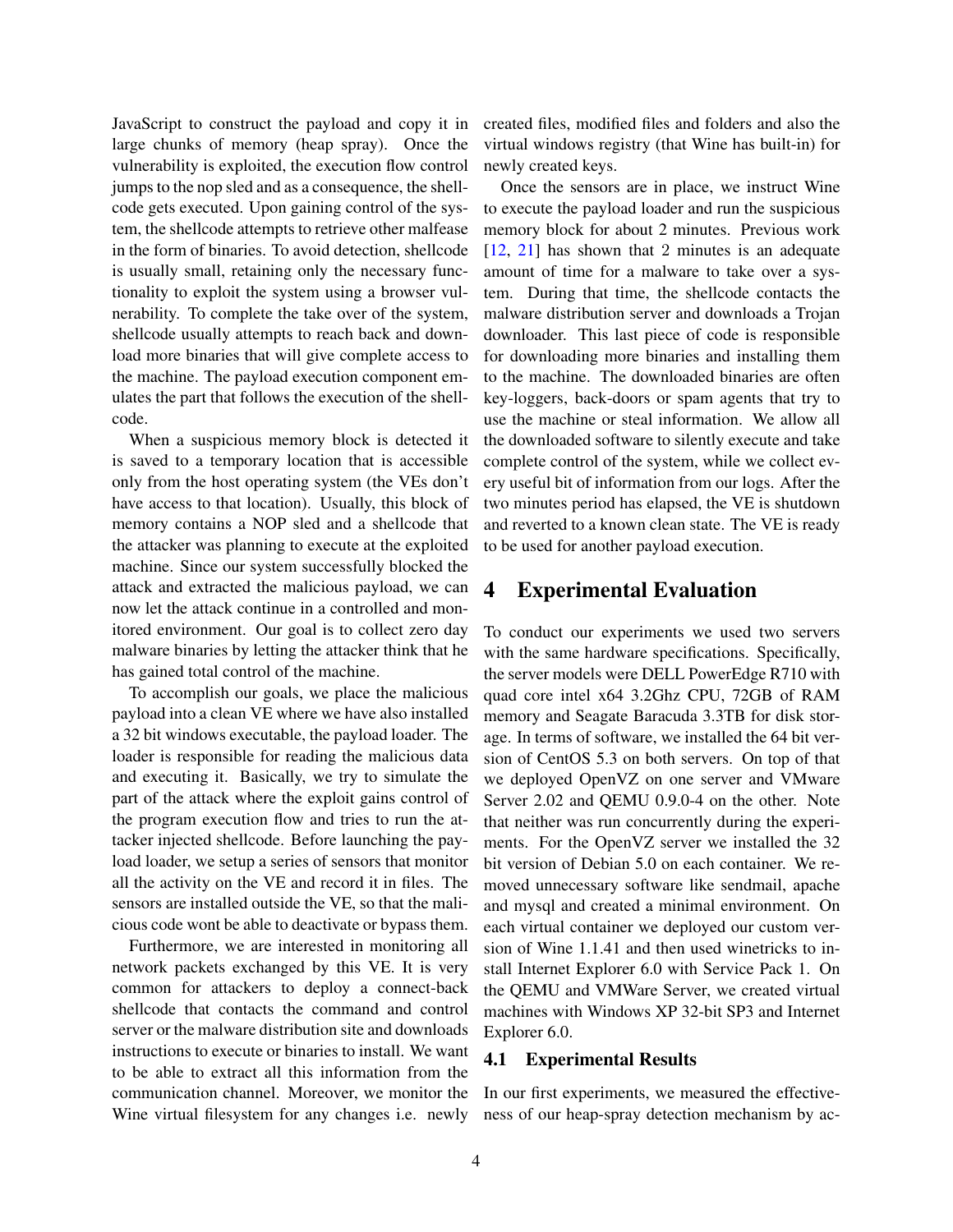

<span id="page-4-1"></span>cessing URLs that were hosting known heap-spray exploits. Second, we used our system on malicious pages that are hosted on the Internet and infect thousands of computers daily. Third, we quantified the performance overhead of our approached in comparison to other similar systems.

### 4.2 Heap Spray detection

To validate the effectiveness of our heap spray detector, we employed two different sources to gather a list of browser exploits that use heap-spray attacks. One source is milw0rm a popular exploit repository available on the Internet. Another source was metasploit, a framework that can produce exploits for a large number of vulnerabilities. In total, we collected 53 different classes of working exploits based on heapspray attacks. All of those 53 exploits where successfully detected by our framework and the offending payload (shellcode) was successfully extracted.

In addition, we exposed our framework to 6,122 URLs provided by Google Inc. that were known to contain different attacks. These URLs contain attacks that target not only browsers but also plugins including Flash, ActiveX and PDF, that go beyond heap spray attack. These are not currently supported by our framework. Due to this limitation, we were only able to detect 274 URLs that used heap spray attacks. Using manual inspection, we concluded that the majority of the URLs were targeting other browser components that we plan to support on a future release as here we present a proof-of-concept prototype.

Although currently limited in scope, our framework scales very well when compared to Qemu and



<span id="page-4-0"></span>Figure 4: Experiment Throughput

VMware and we were able to scan more URLs with fewer containers. Indeed, we can process approximately 36,000 URLs in a day with only 10 virtual containers. In addition, we can further increase the overall throughput when we raised the virtual machines to 100 VMs. We illustrate this on figure [4.](#page-4-0) Note that we used a logarithmic scale. The results indicate that we can process the same number of URLs in as little as an hour. Also, we can estimate that the maximum amount of virtual containers that we could possibly install on a single server is approximately 750. Should this prove to be feasible, we would be able to scan approximately 6.5 million URLs a day.

#### 4.3 Scalability and Performance overhead

To get a rough estimate for the capacity of our servers, in terms of memory and disc space, we used Unix measuring utilities including time and top. We conducted these experiments for multiples of 10 VMs across all three virtualization platforms. Then we used this information to extrapolate what we estimate is the memory consumption for 50, 100, and 750 VMs. The results are shown in figure [3,](#page-4-1) using a logarithmic scale. Memory usage per VMware virtual machine during our experiments was between 532MB and 578MB, averaging at 565MB. QEMU behaved similarly with and average of 549MB per virtual machine. The OpenVZ/Wine platform used, on average, 91MB of memory for a single VM. Memory consumption scaled to 10 VMs well for all platforms. As we can see in figure [3,](#page-4-1) the OpenVZ/Wine platform demonstrated a footprint much smaller then QEMU and VMware.